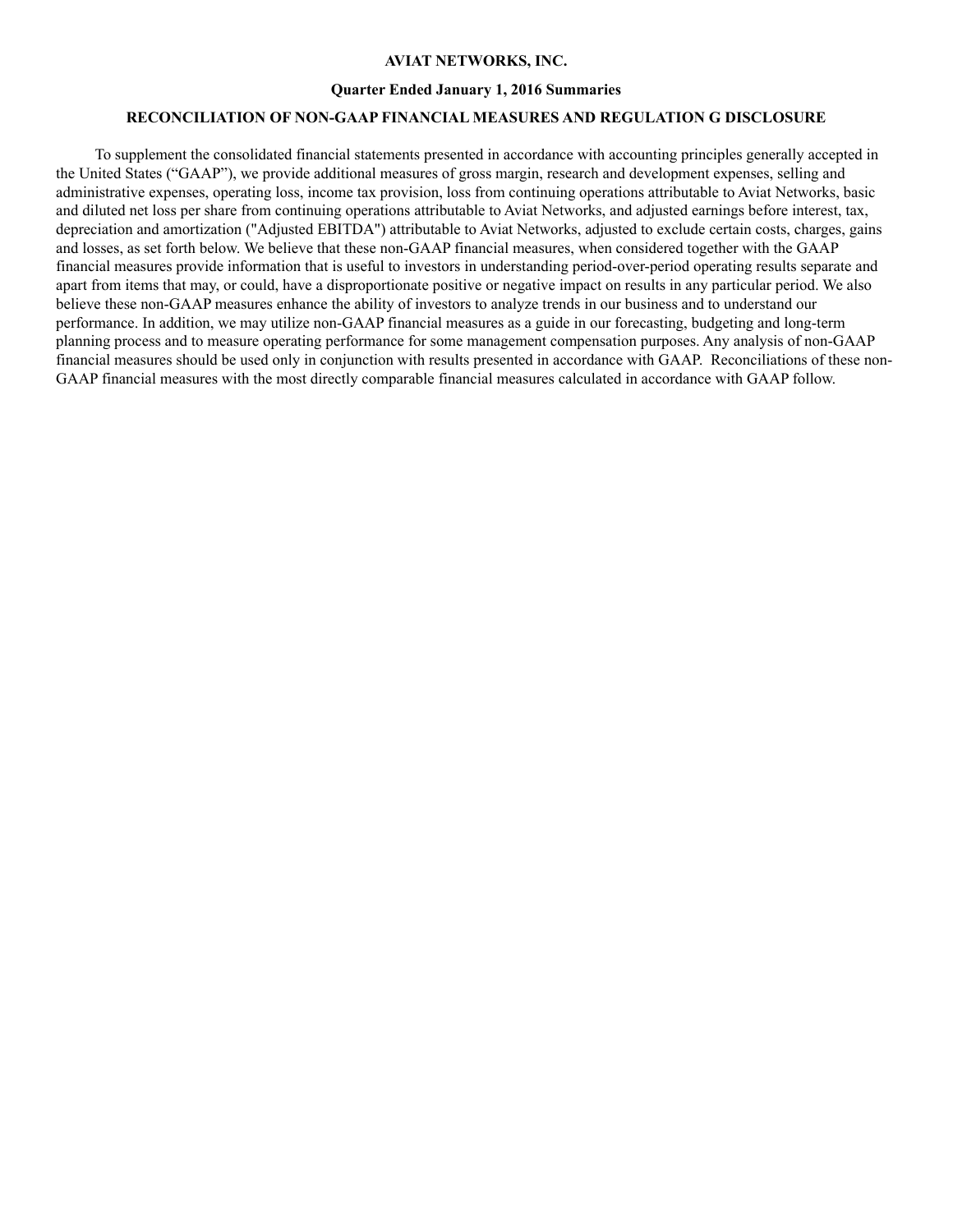## **Table 4**

# **AVIAT NETWORKS, INC.**

## **Fiscal Year 2016 Second Quarter Summary RECONCILIATIONS OF NON-GAAP FINANCIAL MEASURES (1) Condensed Consolidated Statements of Operations (Unaudited)**

|                                                                                                         | <b>Ouarter Ended</b>      |        |                   |    |                      |                   | <b>Two Ouarters Ended</b> |                    |                                                         |    |                      |                   |  |
|---------------------------------------------------------------------------------------------------------|---------------------------|--------|-------------------|----|----------------------|-------------------|---------------------------|--------------------|---------------------------------------------------------|----|----------------------|-------------------|--|
|                                                                                                         | January 1,<br>2016        |        | $%$ of<br>Revenue |    | December<br>26, 2014 | $%$ of<br>Revenue |                           | January 1,<br>2016 | $%$ of<br>Revenue                                       |    | December<br>26, 2014 | $%$ of<br>Revenue |  |
|                                                                                                         |                           |        |                   |    |                      |                   |                           |                    | (In millions, except percentages and per share amounts) |    |                      |                   |  |
| <b>GAAP</b> gross margin                                                                                | $\mathbf{s}$              | 16.4   | $23.3 \%$ \$      |    | 24.0                 | $26.4 \%$ \$      |                           | 37.4               | $24.9 \%$ \$                                            |    | 46.0                 | 26.5 %            |  |
| Share-based compensation                                                                                |                           |        |                   |    |                      |                   |                           | 0.1                |                                                         |    | 0.1                  |                   |  |
| Non-GAAP gross margin                                                                                   |                           | 16.4   | 23.3 %            |    | 24.0                 | 26.4 %            |                           | 37.5               | 25.0 %                                                  |    | 46.1                 | 26.6 %            |  |
| <b>GAAP</b> research and development expenses                                                           | $\boldsymbol{\mathsf{S}}$ | 5.2    | 7.4 $%$           |    | 6.4                  | $7.0 \%$ \$       |                           | 10.7               | 7.1 $%$ \$                                              |    | 13.0                 | $7.5 \%$          |  |
| Share-based compensation                                                                                |                           | (0.1)  |                   |    |                      |                   |                           | (0.1)              |                                                         |    |                      |                   |  |
| <b>Non-GAAP research and development</b><br>expenses                                                    |                           | 5.1    | $7.2\%$           |    | 6.4                  | 7.0%              |                           | 10.6               | $7.1\%$                                                 |    | 13.0                 | $7.5 \%$          |  |
| <b>GAAP selling and administrative expenses</b>                                                         | \$                        | 16.2   | $23.0 \%$ \$      |    | 21.2                 | 23.3 % \$         |                           | 33.3               | $22.2 \%$ \$                                            |    | 40.4                 | 23.3 %            |  |
| Share-based compensation                                                                                |                           | (0.3)  |                   |    | (0.4)                |                   |                           | (0.7)              |                                                         |    | (0.9)                |                   |  |
| Non-GAAP selling and administrative expenses                                                            |                           | 15.9   | 22.6 %            |    | 20.8                 | 22.9 %            |                           | 32.6               | 21.7%                                                   |    | 39.5                 | 22.8 %            |  |
| <b>GAAP</b> operating loss                                                                              | $\boldsymbol{\$}$         | (5.0)  | $(7.1)\%$ \$      |    | (3.7)                | $(4.1)\%$ \$      |                           | (6.6)              | $(4.4)\%$ \$                                            |    | (9.1)                | $(5.3)\%$         |  |
| Share-based compensation                                                                                |                           | 0.4    |                   |    | 0.4                  |                   |                           | 0.9                |                                                         |    | 1.0                  |                   |  |
| Amortization of intangible assets                                                                       |                           |        |                   |    | 0.1                  |                   |                           |                    |                                                         |    | 0.2                  |                   |  |
| Restructuring charges                                                                                   |                           |        |                   |    |                      |                   |                           |                    |                                                         |    | 1.5                  |                   |  |
| <b>Non-GAAP</b> operating loss                                                                          |                           | (4.6)  | $(6.5)\%$         |    | (3.2)                | $(3.5)\%$         |                           | (5.7)              | $(3.8)\%$                                               |    | (6.4)                | $(3.7)\%$         |  |
| <b>GAAP</b> income tax provision                                                                        | $\mathbf S$               | 0.5    | $0.7 \%$ \$       |    | 0.6                  | $0.7 \%$ \$       |                           | 0.5                | $0.3 \%$ \$                                             |    | 0.9                  | $0.5 \%$          |  |
| Adjustment to reflect pro forma tax rate                                                                |                           | (0.2)  |                   |    | (0.1)                |                   |                           | 0.1                |                                                         |    | 0.1                  |                   |  |
| <b>Non-GAAP</b> income tax provision                                                                    |                           | 0.3    | $0.4\%$           |    | 0.5                  | $0.6\%$           |                           | 0.6                | $0.4\%$                                                 |    | 1.0                  | $0.6\%$           |  |
|                                                                                                         |                           |        |                   |    |                      |                   |                           |                    |                                                         |    |                      |                   |  |
| <b>GAAP</b> loss from continuing operations<br>attributable to Aviat Networks                           | $\pmb{\mathbb{S}}$        | (5.7)  | $(8.1)\%$ \$      |    | (4.4)                | $(4.8)\%$ \$      |                           | (7.2)              | $(4.8)\%$ \$                                            |    | (10.1)               | $(5.8)\%$         |  |
| Share-based compensation                                                                                |                           | 0.4    |                   |    | 0.4                  |                   |                           | 0.9                |                                                         |    | 1.0                  |                   |  |
| Amortization of intangible assets                                                                       |                           |        |                   |    | 0.1                  |                   |                           | —                  |                                                         |    | 0.2                  |                   |  |
| Restructuring charges                                                                                   |                           |        |                   |    |                      |                   |                           |                    |                                                         |    | 1.5                  |                   |  |
| Adjustment to reflect pro forma tax rate                                                                |                           | 0.2    |                   |    | 0.1                  |                   |                           | (0.1)              |                                                         |    | (0.1)                |                   |  |
| <b>Non-GAAP</b> loss from continuing operations<br>attributable to Aviat Networks                       | \$                        | (5.1)  | $(7.2)\%$ \$      |    | (3.8)                | $(4.2)\%$ \$      |                           | (6.4)              | $(4.3)\%$ \$                                            |    | (7.5)                | $(4.3)\%$         |  |
|                                                                                                         |                           |        |                   |    |                      |                   |                           |                    |                                                         |    |                      |                   |  |
| Basic and diluted loss per share from continuing operations attributable to Aviat Networks stockholders |                           |        |                   |    |                      |                   |                           |                    |                                                         |    |                      |                   |  |
| <b>GAAP</b>                                                                                             | \$                        | (0.09) |                   | \$ | (0.07)               |                   | \$                        | (0.12)             |                                                         | \$ | (0.16)               |                   |  |
| Non-GAAP                                                                                                | \$                        | (0.08) |                   | \$ | (0.06)               |                   | \$                        | (0.10)             |                                                         | \$ | (0.12)               |                   |  |
|                                                                                                         |                           |        |                   |    |                      |                   |                           |                    |                                                         |    |                      |                   |  |
| Basic and diluted shares used in computing loss per share from continuing operations                    |                           |        |                   |    |                      |                   |                           |                    |                                                         |    |                      |                   |  |
| <b>GAAP</b>                                                                                             |                           | 62.8   |                   |    | 62.1                 |                   |                           | 62.6               |                                                         |    | 62.1                 |                   |  |
| Non-GAAP                                                                                                |                           | 62.8   |                   |    | 62.1                 |                   |                           | 62.6               |                                                         |    | 62.1                 |                   |  |